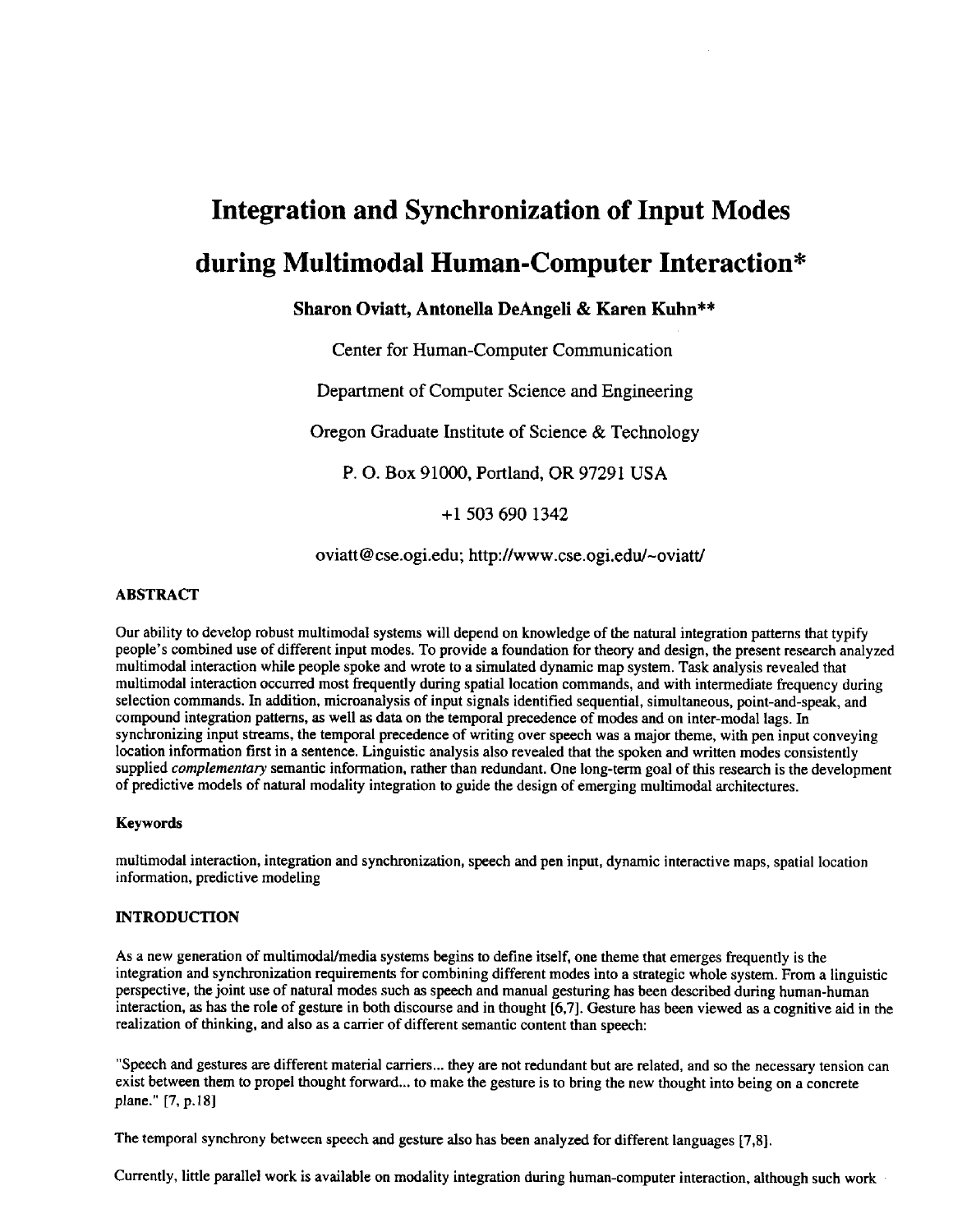will be crutial to guiding the design of planned multimodal systems. Using simulated systems, empirical research has begun to reveal that *contrastive functionality* is an influential theme in users' multimodal integration of speech and writing. That is, people use input modes in a contrastive manner to designate a shift in linguistic content or functionality-such as digit versus text, data versus command, or original versus corrected input [14,15]. Furthermore, during map-based tasks, interacting multimodally with speech and writing has numerous performance advantages over unimodal interaction, primarily because people have difficulty articulating spatial information [ 10]. In addition, users' frequency of composing multimodal commands is higher in visual/spatial domains than in verbal or quantitative ones [10]. Among other things, these data suggest that spatial domains may be ideal ones for developing early multimodal systems.

The purpose of this research was to conduct a comprehensive exploratory analysis of multimodal integration and synchronization patterns during pen/voice human-computer interaction. To achieve this, a simulation experiment was conducted in which people could combine spoken and pen-based input to interact multimodally while completing varied tasks using a dynamic map system. One goal of the study was to identify when users are most likely to compose their input multimodally, rather than unimodally. A task analysis of user commands was performed to distinguish the commonality of those expressed multimodally.

A second goal of this research was to analyze the main linguistic features of multimodal constructions, as well as differences from standard unimodal ones. Basic semantic constituents were examined to determine their content, order, and the preferred mode used to convey them. The type of pen input (e.g., graphics, symbols, pointing, words) also was analyzed for different types of multimodal task command.

A third goal of this research was to investigate how spoken and written modes are naturally integrated and synchronized during multimodal constructions. The frequency of qualitatively different integration patterns was examined, such as sequential, simultaneous, and point & speak. Synchrony observed between the spoken and written signals was assessed for temporal precedence of one mode over the other, and for the typical lag between modes.

# **METHOD**

# **Subjects, Tasks, and Procedure**

Eighteen native English speakers participated in this research, half male and half female, and representing a broad spectrum of ages and professional careers.

A "Service Transaction System" was simulated that could assist users with map-based tasks. During a real estate selection task, participants were asked to select an appropriate home for a client. They were provided with a thumbnail sketch of the client's needs, such as acceptable price range. Using a city map, they filtered available homes until locating one meeting their constraints. For example, during such a task, a user could interact multimodally by circling a lakeside house icon with the pen and asking "Is this house in a flood zone? No flood zones, please." In response, the system would answer textually while displaying waterways and flood zones, and it would remove the house icon from the map if located in a hazard region. In a distance calculation, as shown in Figure 1, the user could circle two entities and connect a line between them while asking, "How far from here to here?" In response, the system would provide a numeric value in miles and a graphic confirmation of the map endpoints.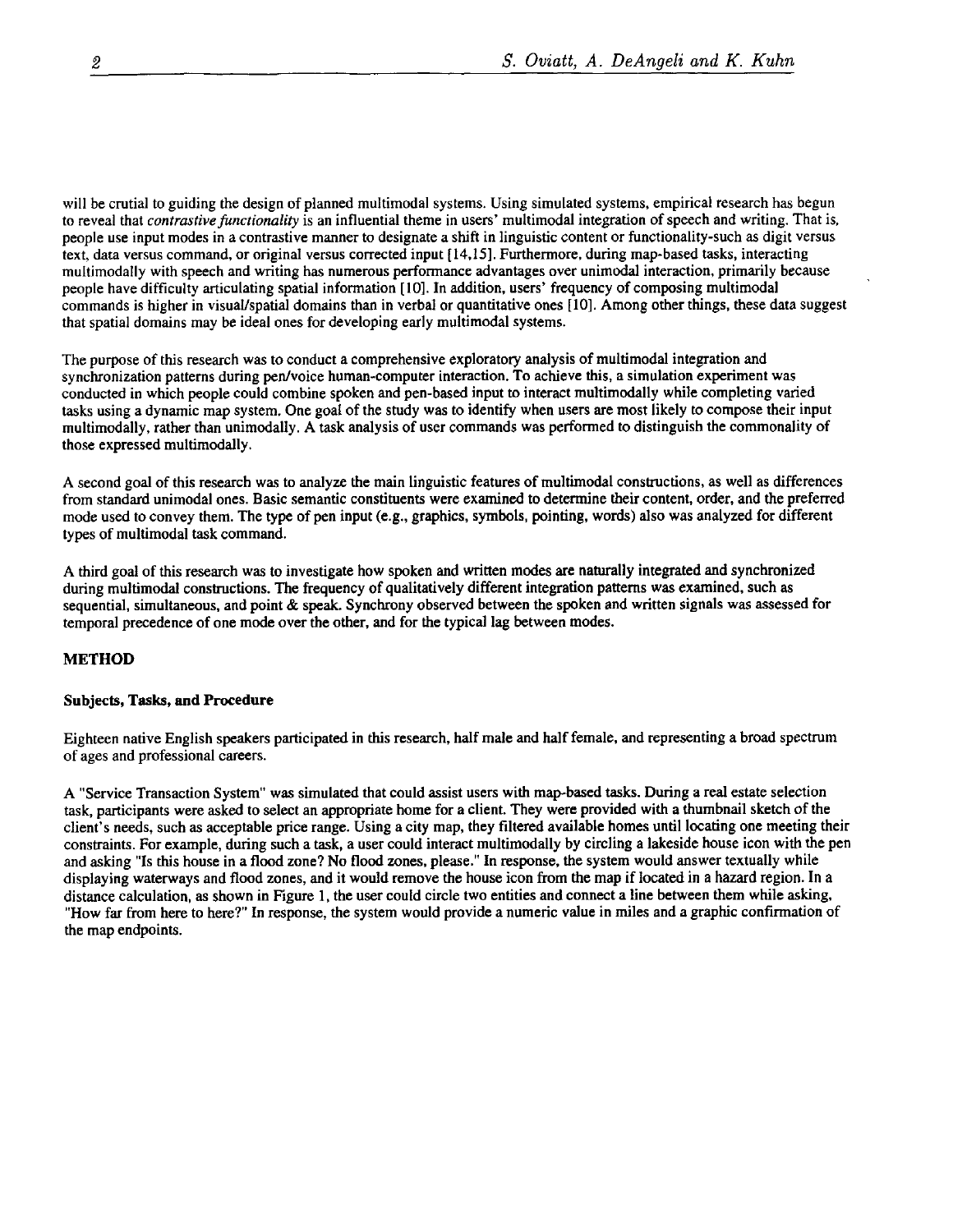

FIGURE 1. A multimodal distance calculation request, in which the user circles two locations and connects them with ink while speaking, "How far from here to here?"

During a map update task, people added, deleted, and modified information to represent changes in a high-growth municipal area. For example, a user could interact multimodally by drawing a square at a given location and saying "Make that a children's hospital." They also could draw a line along a road and say "Closed to traffic," or point to an arc across a highway and say, "Move this overpass here [drawing an arrow east] so the main hospital connects with the children's hospital." During all map tasks, users also controlled the map display by scrolling, automatically locating entities, zooming, and so forth, and they used speech and pen input for these controls too. In all cases, they interacted with an underlying map-based application as they added, removed, retrieved, or otherwise manipulated information to accomplish their task.

During the study, subjects received instructions, a general orientation to the map system's coverage, and practice using the system until its capabilities were clear. This orientation explained how to enter information on the LCD tablet when using the pen, speaking, or using a combination of both modes. During practice, users completed entire tasks using only speech or only pen, so they realized that the coverage of these alternative modes was equivalent. When writing, they were free to use cursive or printing, gestures, symbols, drawn graphics, pointing, or other marks. They were told to write information with the electronic stylus directly onto the color map displayed on their LCD tablet.

When speaking, subjects were instructed to tap and hold the stylus on the map as they spoke. A click-to-speak interface was used because off-line speech has been demonstrated to contain as many as 12,400% more unintelligible words than on-line speech directed to the system [13]. That is, massive differences can exist between the intelligibility and processability of speech in a click-to-speak versus open-microphone implementation, with click-to-speak interfaces presently offering the more viable alternative.

During the interactions reported in this study, people were free to use either or both input modes whenever they wished. They were encouraged to speak and write naturally, to work at their own pace, and to focus on completing their task. Since the goal was to uncover people's natural tendencies to interact multimodally and to integrate modes, an effort was made not to influence the manner in which they expressed themselves. People were told that the map system was well developed and tested, so it would be able to handle most of their input. If the system did not recognize their input, they always had the opportunity to re-enter their information.

People also were instructed on completing tasks using two different presentation formats: (1) a structured reference map, with the full network of roads, buildings, overlay information, and labels conventionally found on hard-copy reference maps, and (2) a less structured "minimalist" map, with one-third of the roads and overlay information as the more structured display, and only what was immediately needed to complete the task. Both map formats provided the same rapid interactivity and multimedia feedback (e.g., textual, graphic, synthetic speech) in response to user input.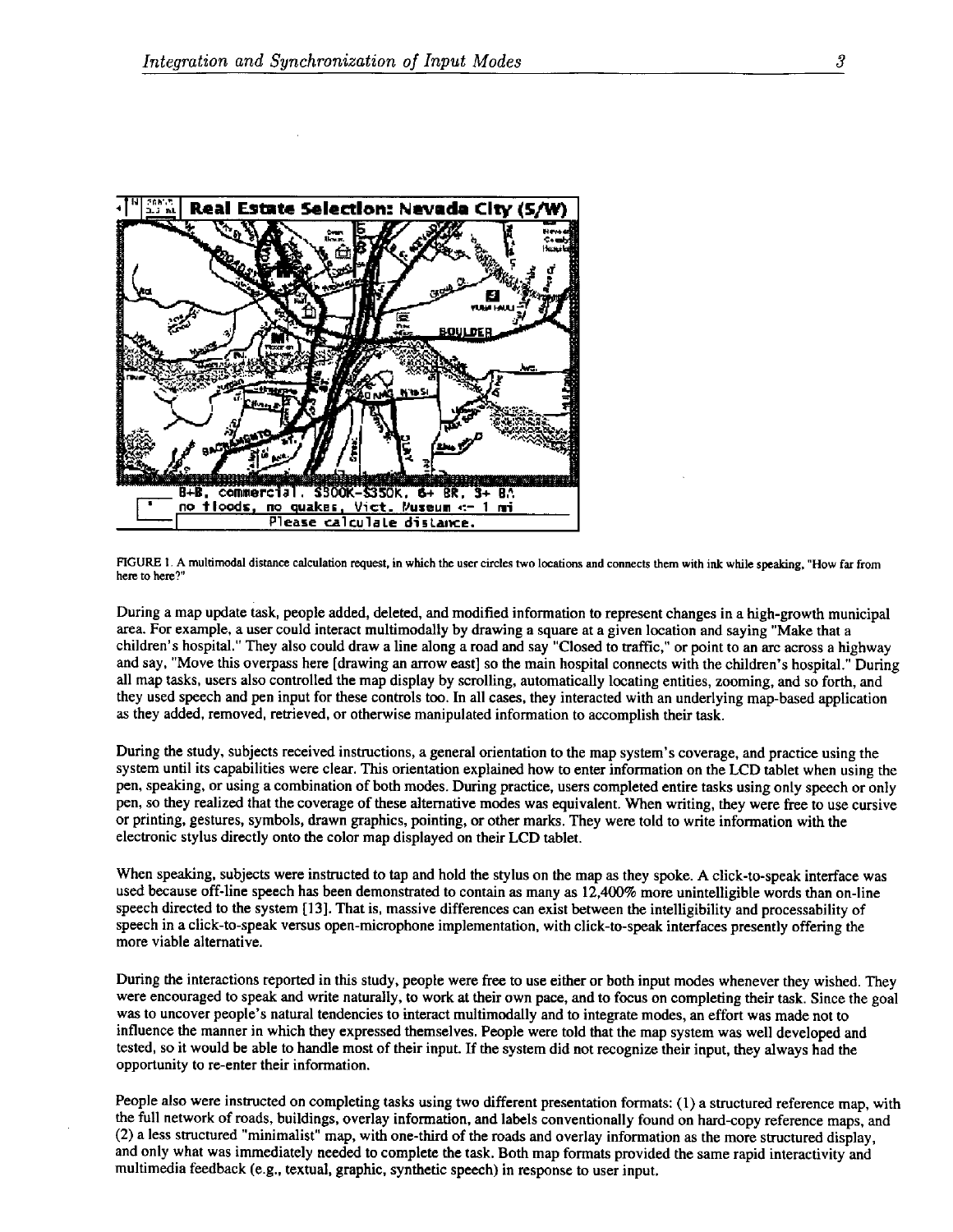After the session, a post-experimental interview was conducted in which users were asked their preferences and evaluation of the system. All users reported believing that the "system" was a functional one, after which they were debriefed about simulation details.

# **Semi-Automatic Simulation Technique**

People's input actually was received by an informed assistant, who performed the role of interpreting and responding as the system. The assistant tracked the subject's written and spoken input, and clicked on predefined fields at a Sun SPARCstation to send new map displays and confirmations back to the subject. An emphasis was placed on automating the simulation to create rapid subject-paced interactions (i.e., averaging less than 1 sec delay) with clear feedback. Details of the simulation method, capabilities, environment, and performance characteristics have been provided elsewhere [11], although the method was adapted extensively for this study to handle the dynamic display of maps, overlays, and photographs.

# **Research Design and Data Capture**

Each of the 18 subjects completed one real estate and one map update task in each of the two formats-or four map tasks apiece. Therefore, the present analyses focus on data collected during 72 tasks, half using each of the two map formats, with order counterbalanced.

All interaction was videotaped and included a real-time record of all spoken and written input and system responses. Hardcopy multimodal transcripts also were created, with the subject's written input captured automatically in the current map context, and verbatim spoken input transcribed onto the printouts. Sequencing information was annotated for the two input streams, including temporal overlap at the word level.

# **Transcript Preparation and Coding**

Coding was conducted on the multimodal corpus for the following dependent measures:

# *User Preference*

The percentage of subjects who chose to interact unimodally or mulfimodally during map tasks was summarized, as was the percentage of subjects who reported during interviews that they preferred to interact either unimodally or multimodally.

#### **Task Actions**

Individual user commands to the map system were classified into the following types of action command: (1) *Add* object or subset of objects-which could involve specifying spatial location information about a point(s), line, or area-e.g., "Add historic homes here"; "Add open space park," (2) *Move* object to new location-e.g., "Move highway on-ramp to here," (3) *Modify*  specific route or spatial area- e.g., "Close road west of May Lake as shown," (4) *Calculate distance* between two locations-e.g., "How far from here to here?" (5) *Query for information* about object-e.g.,"Is this house in Nevada City School district?" (6) *Delete* object-e.g., "Erase this line," (7) *Label* object-e.g., "This is an apple orchard," (8) *Zoom* on object-e.g., "View house," (9) *Control task* procedures-e.g., "Next task please," (10) *Scroll* map-e.g., "Let's go up this way," (11) *Print*  screen display-e.g., "Print photo," (12) *Automatically locate* out-of-view object-e.g., "Show me American Hill Park," (13) *Call up overlay-e.g.,* "Show lakes," and (14) *Specify constraints* for filtering information-e.g., "Show me houses between \$300,000 and \$350,000." Each individual user command found in the corpus was classified by type, and was scored as having been expressed unimodally or multimodally.

# *Linguistic Content*

Analyses were conducted of multimodal constructions to determine whether speech or writing was used to convey each semantic constituent. To assess whether the input order of multimodal constructions conformed with the canonical S-V-O ordering expected for English, the order of basic semantic constituents such as subject (S), verb (V), object (O), and locatives (LOC, e.g., "east of May Lake") was analyzed for individual multimodal constructions and unimodal spoken ones.

For pen-based input, the basic type of semantic content was classified into the following: (1) drawn graphics (e.g., rectangle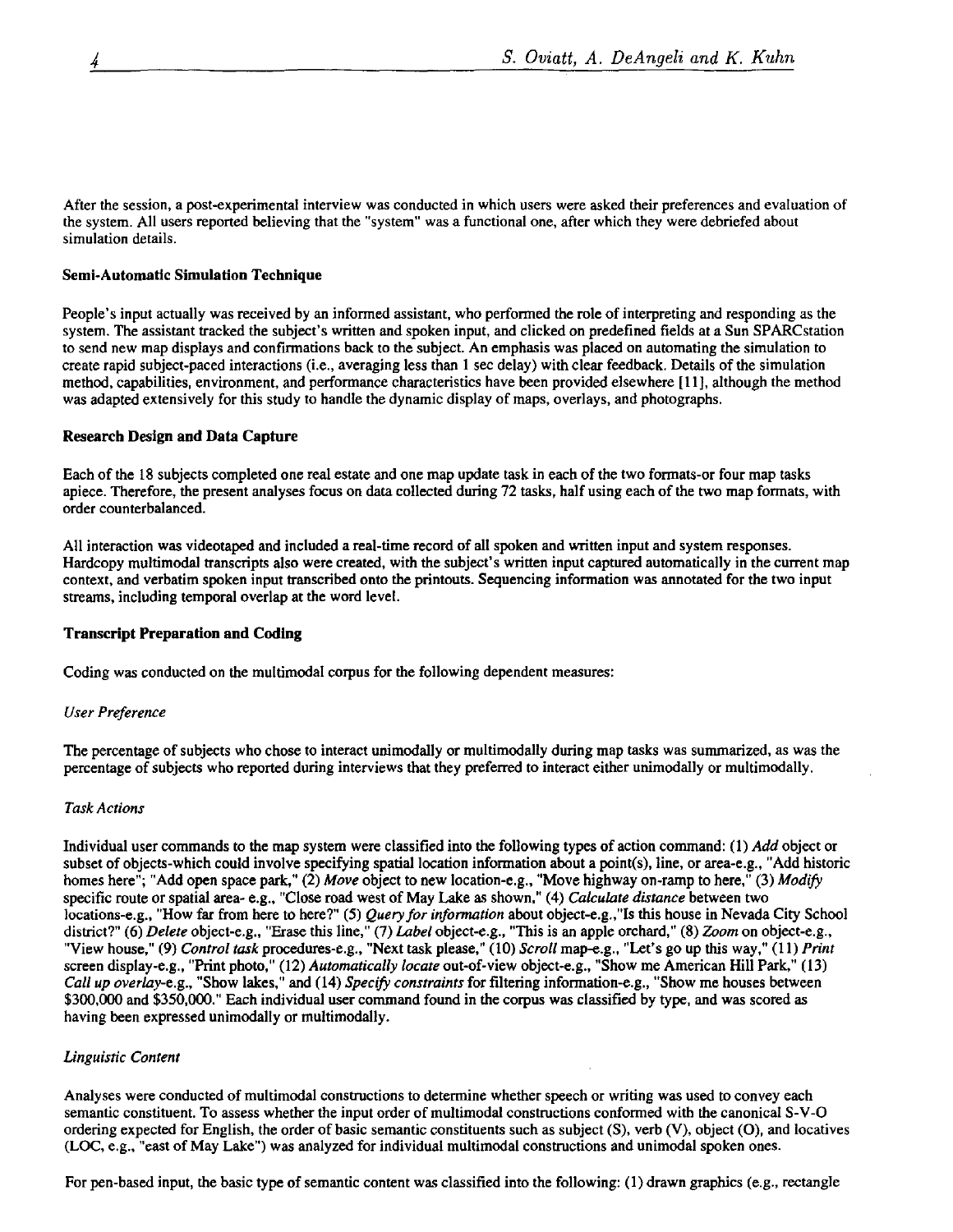to indicate a building), (2) symbols and signs (e.g.,  $>$  to indicate greater than), (3) simple pointing, (4) full and abbreviated lexical words (e.g., BR for bedroom), and (5) digits. The percentage of total pen input representing each of these categories was summarized for multimodal constructions as a function of task command, and for unimodal written ones.

The type and frequency of spoken spatial deictics (e.g., "there") was summarized, as was the percentage of multimodal constructions containing a deictic term.

#### *Multimodal Integration Patterns*

Individual constructions were classified into these integration patterns: (1) Simultaneous-spoken and written input overlapped temporally, (2) Sequential-either spoken or written input preceded, with the other mode following after a time lag, (3) Point & speak-pointing at or on the border of an object while simultaneously speaking about it, but without creating drawn marks other than a singular dot, and (4) Compound-a two-part sequence involving a written input phase and a point & speak phase (e.g., creation of drawing, then point-and-speak about it).

For the sequential and compound integration patterns, microanalyses were conducted from videotapes of which mode preceded the other, and of the average time lag between the end of the first input mode and the onset of the second one. Simultaneous constructions were classified into nine logically possible overlap patterns, displayed in Table 4. These classifications were designed to code the relative temporal order of signal onset and offset for spoken and written input, and to provide temporal distinctions about coordination between signals accurate to within 0.1 sec. Simple point & speak input was not included in this analysis of simultaneity, since it was considered to involve completely overlapped signals by necessity of the click-to-speak interface.

In addition to analyses at the utterance level, the integration of spoken and written input was analyzed for multimodal constructions with a spoken deictic. In these cases, the temporal relation between the spoken deictic term and the specific pen-based mark that disambiguated the deictic's meaning were microanalyzed to determine whether they occurred simultaneously or sequentially, and to assess typical precedence relations and time lags. These analyses were based on temporal information about the onset and offset of the spoken deictic term, as well as spatial/temporal information about the beginning and end of the formation of the relevant written mark, which were analyzed from videotapes.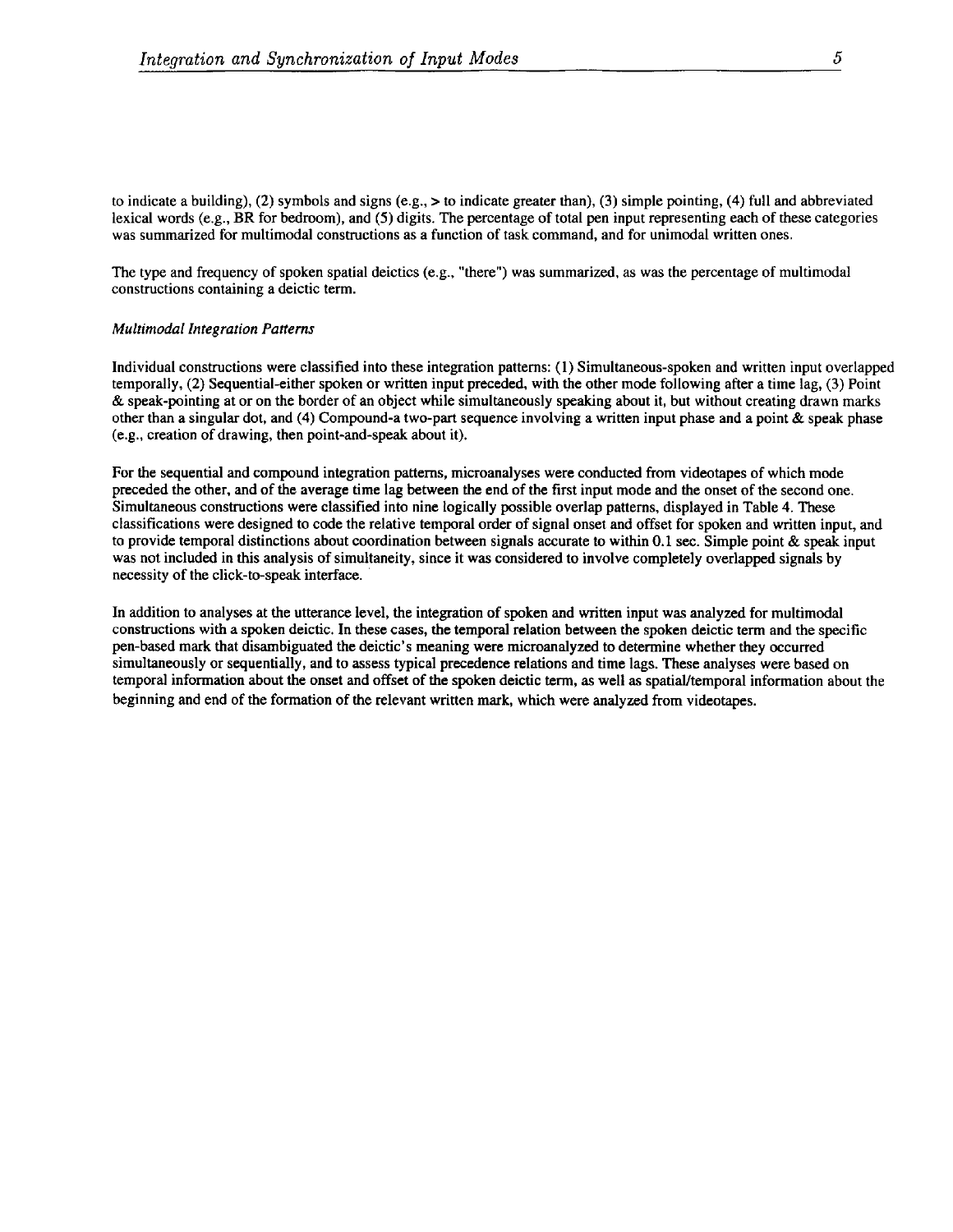

FIGURE 2. Percentage of all constructions that users expressed multimodally as a function of task command, with spatial location commands on the right, selection commands in the middle, and general action commands on the left.

#### **Reliability**

All reported measures had reliabilities of 0.80 or above, with inter-modal lags accurate to within 0.1 sec.

#### **Implemented System Testing**

Additional testing was conducted to determine whether multimodal integration patterns would remain the same with a: (1) click-to-speak vs. open-microphone interface implementation, and (2) simulated vs. actual system testing. The Quickset system, which recognizes spoken and pen-based input to maps and has been modeled on the present simulation [16], was adapted to accept open-microphone speech for testing purposes. Data then were collected from 8 subjects as they provided spatial location commands (e.g., add or move objects) to the Quickset system.

#### **RESULTS**

Since no differences were found in any measures due to the map's visual display, this section reports results collapsed over format.

# **User Preference**

Users had a strong preference to interact multimodally during map tasks, rather than unimodally. All of them, or 100%, used both spoken and pen input at different points during each task. During interviews, 95% of users also reported a preference to interact multimodally.

Of 871 individual constructions, users expressed 167 multimodally by combining speech and writing within the same sentence, or 19%. Unimodal writing accounted for 17.5% of all sentences, and the remaining 63.5% of sentences were uttered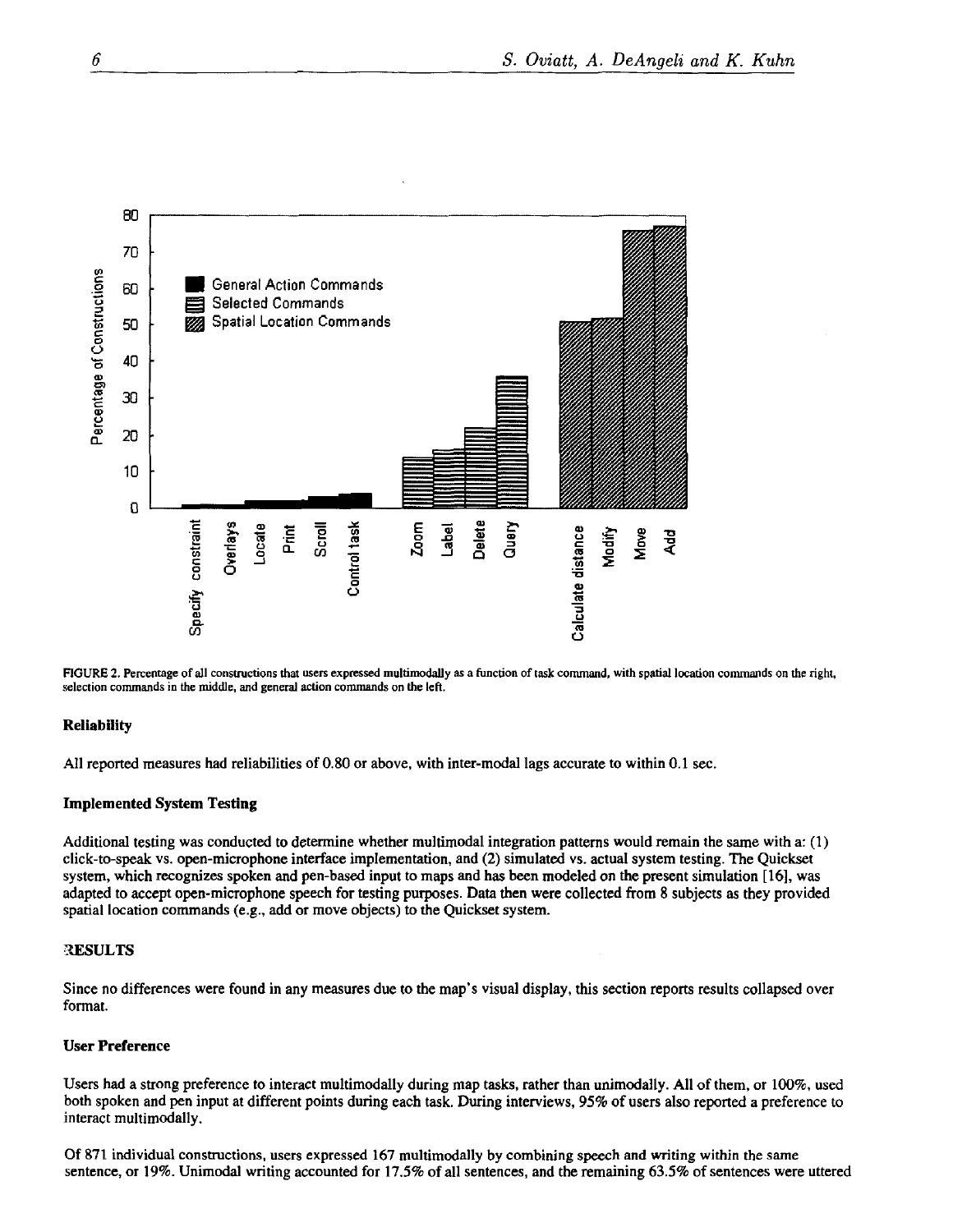just using speech.

#### Task Action Analysis

Figure 2 illustrates that type of task command greatly influenced the likelihood of expressing an utterance multimodally. In particular, the four user commands most likely to be expressed multimodally were ones that required specifying a spatial location description. These *spatial location commands,* which accounted for 86% of sentences that users constructed multimodally, are displayed on the right side of Figure 2. They tended to involve graphic input to add, move, modify, or calculate the distance between objects. Spatial location commands were the only ones more likely to be expressed multimodally than unimodally-ranging between 51 and 77% of the time.

Commands that involved selecting a specific object from others displayed on the map had an intermediate likelihood of being expressed multimodally. These *selection commands* accounted for 11% of users' multimodal constructions, ranging between 14 and 36% (Figure 2, middle). Such commands identified an object of interest and its location, but no complex spatial information. They included querying for information about an object, and deleting, labeling, or zooming on an object. Commands that involved selecting an in-view object were more likely to be expressed unimodally than multimodally, because the object sometimes was already in focus from: (1) previous dialogue context (e.g., user adds new map object, then deletes it), or (2) visual context (e.g., user zooms on a house photo, then queries for information about it). Sometimes the object simply was one of a kind or easy to describe. In none of these cases did the user have a compelling need to physically gesture to an object to select it.

The remaining six types of task command were rarely expressed multimodally, accounting for only 3% of all constructions (Figure 2, far left). This third subgroup involved *general action commands,* which required neither a spatial description nor identification of an in-view object. They included controlling task procedures, scrolling the display, printing, automatically locating out-of-view objects, calling up map overlays, and specifying constraints for filtering information.

A Wilcoxon Signed Ranks analysis confirmed that spatial location commands were significantly more likely to be expressed multimodally than selection commands,  $T_+ = 115$  (df = 15), p < .0003, one-tailed. In addition, selection commands were significantly more often multimodal than general action commands,  $T + = 28$  (df = 7), p < .008, one-tailed.

#### **Linguistic Content**

Multimodal constructions were expressed in a telegraphic command language, which was briefer and less complex syntactically than unimodal spoken sentences (see  $[12]$  for full linguistic analysis and processing implications). The following illustrate typical user input from transcripts.

#### *Unimodal speech:*

"Add a boat dock on the west end of Reward Lake."

"I want to see the photo of the house on the southwest end of Reward Lake, please."

#### *Multimodal:*

[draws line] "Add dock here."

[circles house] "Show photo."

#### *Order of Semantic Constituents*

As expected, 98% of the unimodal spoken constructions conformed with the standard subject-verb-object order typical of English. Almost all, or 97%, of multimodal constructions also conformed with this expected order, and when basic constituents were elided the remaining ones still conformed (e.g., V-O, as in "Show photo"). The primary difference between spoken and multimodal sentences, as Table 1 clarifies, was in the typical position of locative constituents. Spoken utterances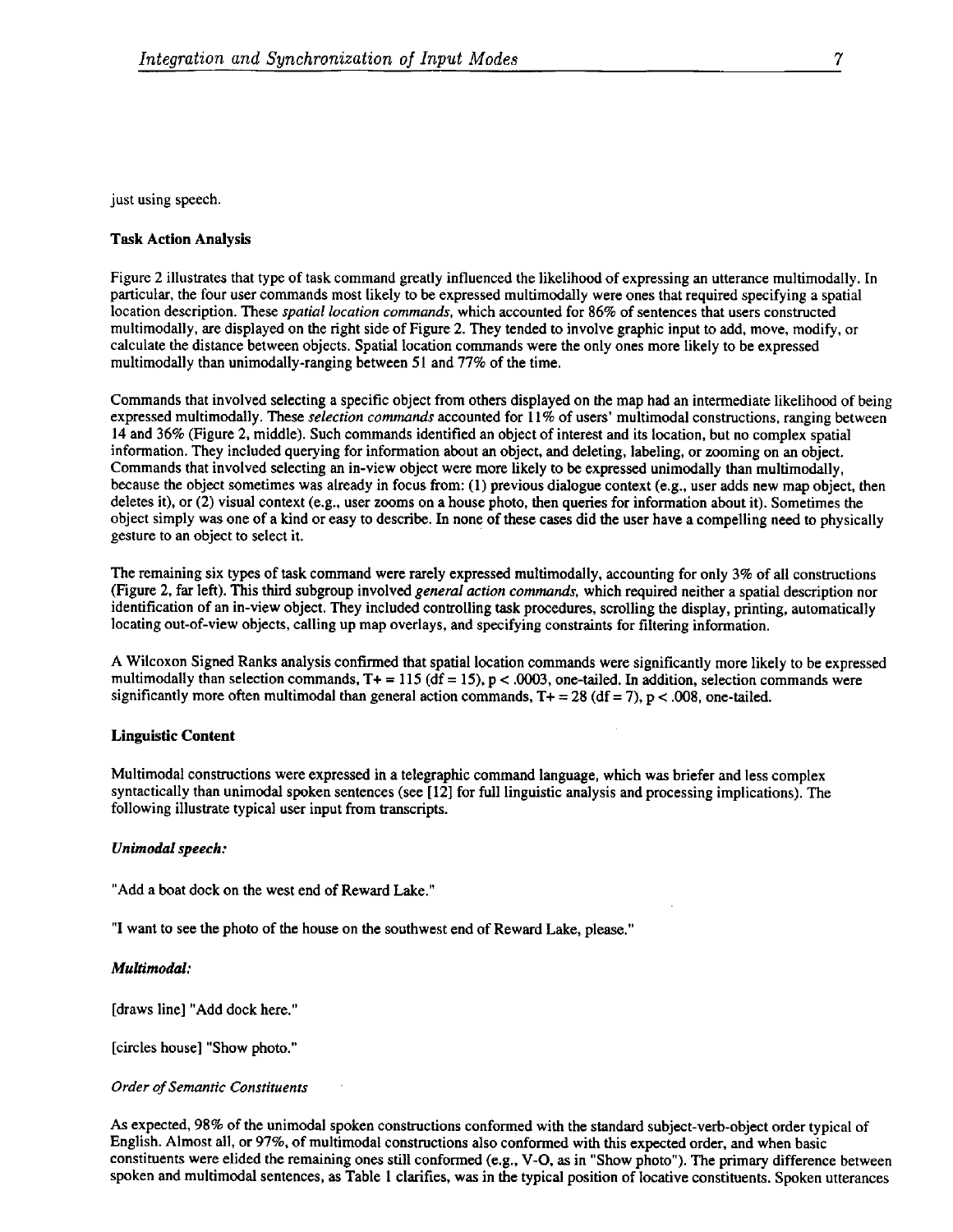rarely began with a locative descriptor or clause (i.e., 1% of constructions), and instead reserved LOCs for sentence-final position (i.e., 96%)-as in "Add apple orchard east of Sugarloaf Mountain Park" [V-O-LOC]. In contrast, multimodal constructions invariably began with drawn graphics conveying LOC information (i.e., 95%) and were followed by spoken S-V-O constituents-as in [draws oval] "Add pool" [LOC-V-O], and LOCs never occurred in sentence-final position.

TABLE 1. Percentage of multimodal and speech-only constructions for which the locative constituent [LOC] occurred in sentence initial vs. final position, rather than mid-sentence.

|                           | Initial LOC | Final LOC                   |
|---------------------------|-------------|-----------------------------|
| Speech-only<br>------<br> | 1%<br>. .   | ን6%                         |
| Multi-Modal               | 95%         | <br><b>CONTRACTOR</b><br>ን‰ |

# *Mode of Semantic Constituents*

In multimodal constructions, pen input was used 100% of the time to convey location and spatial information about objects (i.e., size, shape, number). In 2% of cases, speech provided duplicate but less precise information about location constituents. In comparison, speech was used for 100% of subject and verb constituents, although most subjects were elided as a result of the command language style. The majority of object constituents, or 85%, also were spoken, although in 15% of cases written input identified the specific object. At a semantic level, then, speech and writing clearly contributed different and *complementary information.* It was rare for information to be duplicated in both modes. However, there is a sense in which spoken deictics provided duplicate information, since they simply flagged the fact that a location or object had been indicated in writing. Likewise, drawn graphics provided partially duplicated information about the type of object being added to the map (e.g., rectangles to indicate a shopping center), although subjects always followed drawings with more precise spoken object descriptions.

#### *Type of Pen-based Content*

Of the pen-based written input that people used during multimodal constructions, the majority, or 48%, involved drawn graphics (e.g., a square to represent a building; a line to represent roadway). Another 28% involved symbols or signs (e.g., an X to delete; an arrow to indicate movement), and 17% involved simple pointing. Only 7% of written input were actual words, and none were digits.

Table 2 illustrates that different classes of written input predominated during different types of multimodal task command. Graphic input was the most prevalent dunng spatial location commands, occurring primarily when an object was added to the map. In contrast, pointing predominated during selection commands, and written words during general action commands. Written symbols and signs were used in a relatively stable manner, irrespective of command type. For comparison, the far right column of Table 2 illustrates that words were predominant during unimodal written sentences, with 52% of these general action commands.

|               | Multimodal Constructions by Command Type |                  |                            | Unimodal Pen<br>Constructions |
|---------------|------------------------------------------|------------------|----------------------------|-------------------------------|
|               | General<br>Action                        | <b>Selection</b> | <b>Spatial</b><br>Location |                               |
| Graphic       | $0\%$                                    | 9.5%             | 53%                        | 9%                            |
| Symbol        | 25%                                      | 33.5%            | 27.5%                      | 32%                           |
| Pointing      | 0%                                       | 57%              | 14%                        | 0%                            |
| <b>Words</b>  | 75%                                      | 0%               | 5.5%                       | 48%                           |
| <b>Digits</b> | 0%                                       | 0%               | $0\%$                      | 11%                           |

TABLE 2. Categories of pen-based input during multimodal constructions (listed by task command), and tmimodal written constructions.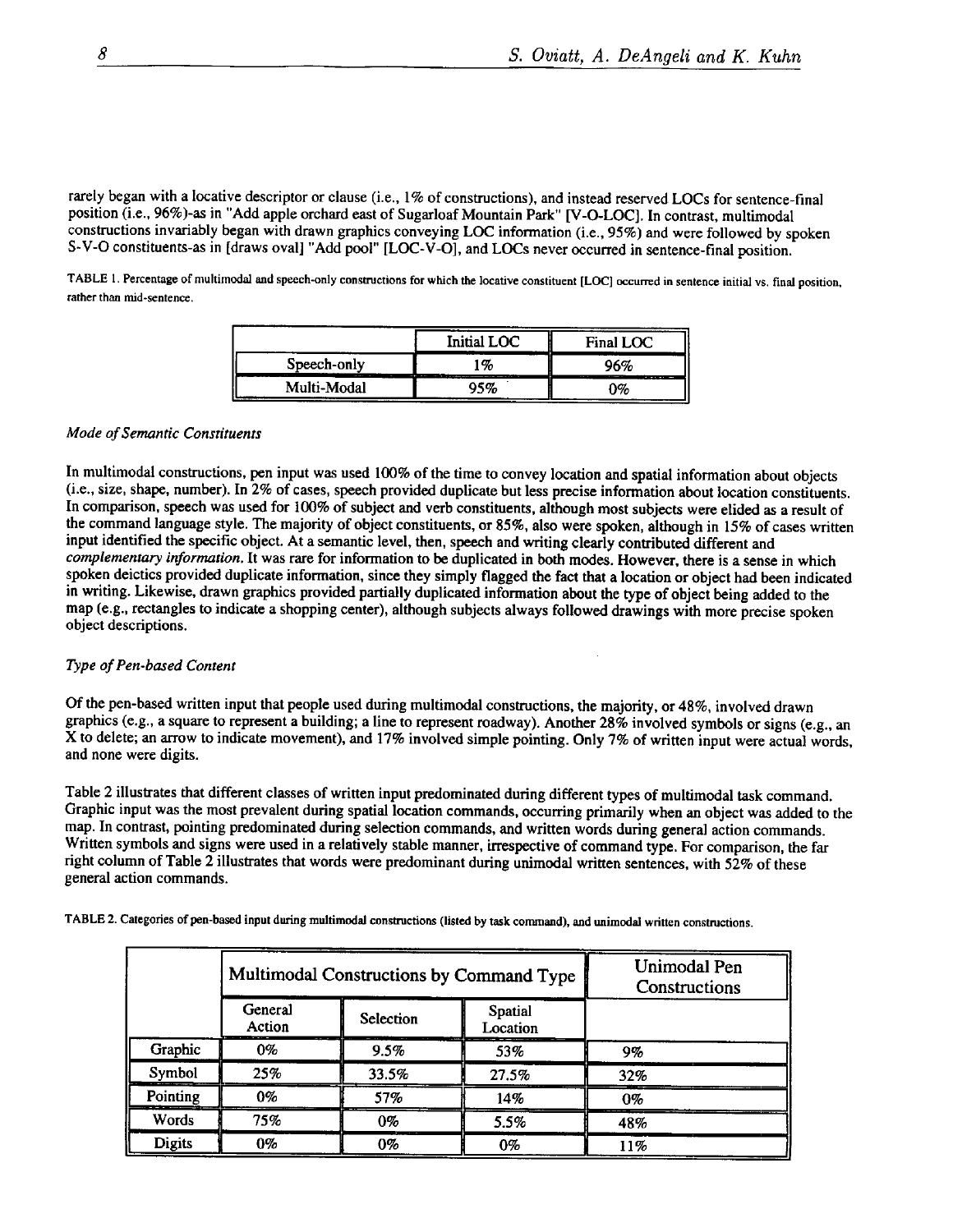# *Deictic Terms*

Most multimodal utterances, or 59%, did *not* contain a spoken deictic term. When present, 96% of deictics involved the terms "here," "there," "this," or "that" (e.g., user circles house and says: "Is this brick?").

#### **Multimodal Integration Patterns**

Table 3 reveals that 86% of the 167 multimodal constructions involved a draw and speak pattern, with *simultaneous*  integration of drawing and speaking in 42% of constructions, *sequential* input in 32%, and a *compound* pattern in another 12% (i.e., draw graphic, then point to it while speaking). A *point and speak* pattern occurred far less frequently than drawing and speaking- in just 14% of constructions.

| Type of Integration Pattern | Percent of Multimodal<br>Constructions |
|-----------------------------|----------------------------------------|
| Point & Speak               | 14%                                    |
| Draw & Speak                | 86%                                    |
| --Simultaneous Draw & Speak | (42%)                                  |
| -Sequential Draw & Speak    | (32%)                                  |
| --Compound Draw & Speak     |                                        |

TABLE 3. Percentage of multimodal constructions represented by different types of speech/writing integration pattern.

#### *Simultaneous Integrations*

Simultaneous draw-and-speak constructions were classified into nine possible synchronization patterns, displayed in Table 4 with the percent of simultaneous constructions represented by each. Constructions in which the speech signal showed temporal precedence (left column) accounted for 14% of the total, whereas those in which writing preceded speech (middle column) accounted for most of the total, or 57%. In the remaining cases, neither mode preceded (fight column). A Wilcoxon Signed Ranks analysis confirmed that written input was significantly more likely to precede speech than the reverse,  $T + 42$  $(N = 9)$ ,  $p < .01$ , one-tailed.

TABLE 4. All logically-possible temporal overlap patterns between speech and written input for simultaneous integrations, subclassified by temporal precedence of input mode.

| v<br>(6%)<br>g | $\frac{W}{1}$ (7%)<br>$\frac{v}{s}$<br>T17%)             |  |
|----------------|----------------------------------------------------------|--|
| Ψ<br>8         | $(4\%)$ $\frac{W}{8}$ (15%) $\frac{W}{8}$<br>$^{-}$ (3%) |  |
| v<br>(4%<br>Ñ  | v<br>$(35\%) \frac{W_{\_}}{8}$<br>(9x)<br>$\frac{1}{8}$  |  |

Two subjects produced utterances in which speech was abnormally elongated as a result of attempting to perfectly synchronize the beginning and end of speech and drawing. For example, while marking a closed section of road one subject said, "No automobiles" (underlined syllables elongated). However, only 2% of mulfimodal utterances were affected by such distortion.

#### *Sequential Integrations*

Analysis of the sequential constructions again revealed the temporal precedence of written input. In 99% of such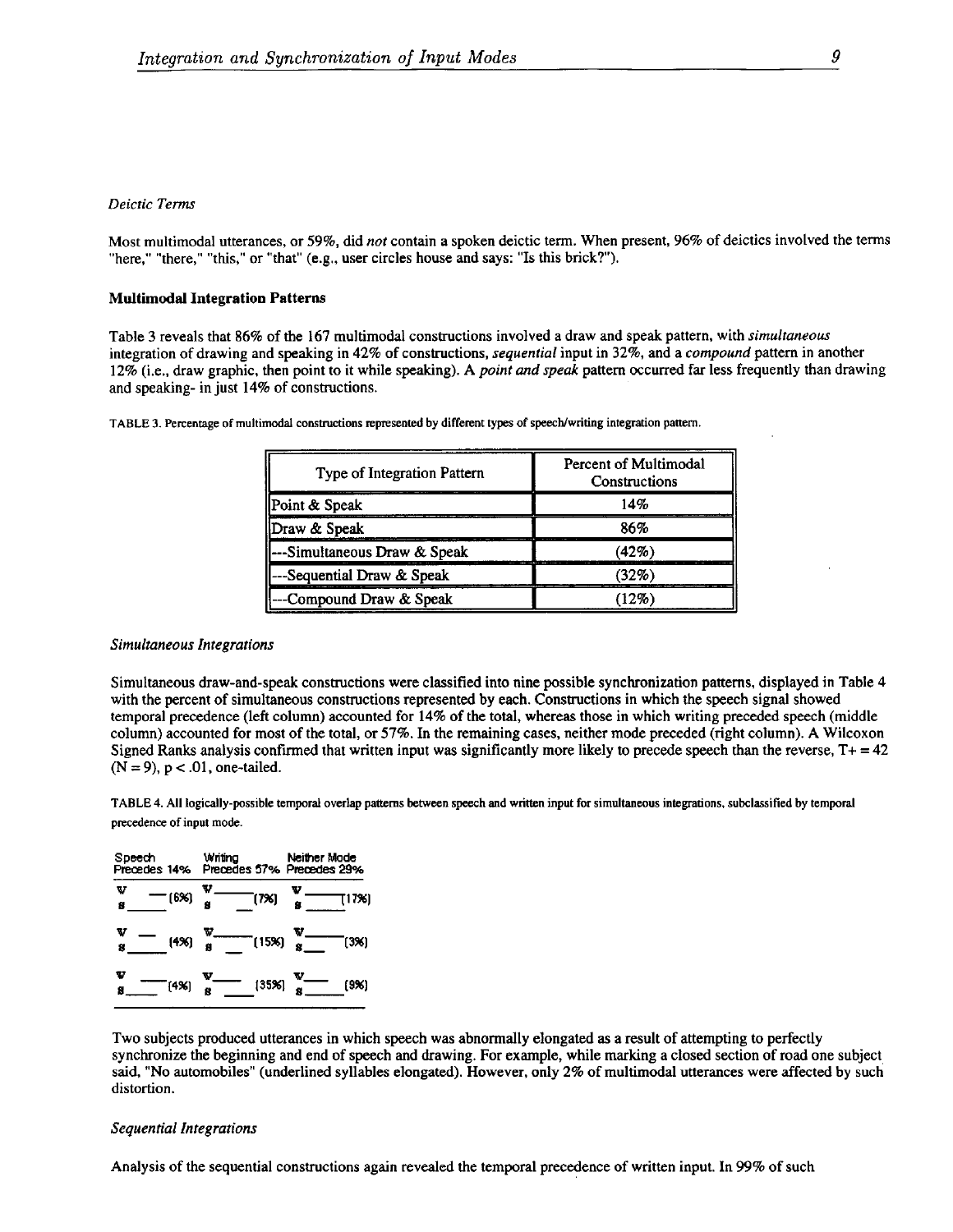constructions, a drawn graphic was completed before the onset of spoken input. A Wilcoxon Signed Ranks analysis confirmed that users were significantly more likely to complete their pen input before speaking than the reverse,  $T + = 105$  (N  $= 14$ ,  $p < .001$ , one-tailed.

Figure 3 illustrates the distribution of lags for sequential constructions. The lag between the end of the pen signal and start of speech averaged 1.4 secs, with 70% of all lags ranging between 0.0 and 2.0 sec, 88% between 0.0 and 3.0 sec, and 100% between 0.0 and 4.0 see.



FIGURE 3. Distribution of lag times between end of pen signal and onset of speech in sequential multimodal constructions. *I!* 

#### *Integration of Deictic Terms*

In addition to analyses at the utterance level, the temporal relation between spoken deictic terms and the specific written mark that disambiguated the deietic's meaning also was analyzed to determine whether these related signals co-occurred. Out of the 41% of multimodal constructions that *did* contain a spoken deictic, most (43%) displayed a *sequential* integration pattern. In 100% of these cases, the drawn mark that disambiguated the deictic's meaning was completed *before the* deicfic term was spoken, with an average lag of 1.1 see and a maximum lag of 3 see 97% of the time. In another 27% of multimodal constructions, the spoken deicfic and relevant ink occurred *simultaneously.* Further analysis of the temporal overlap revealed that the onset of writing still preceded speech in 60% of these cases, and in only 5% did speech onset precede writing. In the remaining 30% of multimodal constructions, spoken deictics were accompanied by simultaneous *pointing* or a *compound*  integration pattern. In summary, the temporal precedence of written input continued as a theme in deictic integration patterns.

#### *Integration in Open-Microphone System* **[]**

Testing with an open-mic system was conducted mainly to evaluate whether use of the pen to engage the click-to-speak mechanism might influence the temporal precedence of written input over speech. However, the results of analyses on 170 additional mulfimodal constructions replicated simulation findings: (1) in sequential constructions, pen input preceded speech 100% of the time, and (2) in simultaneous constructions, the onset of pen input preceded speech 61% of the time (speech preceded 5%; neither mode 34%). The general frequency of sequential and simultaneous constructions also was comparable to that found in the simulation data, and pen input again conveyed locative semantic content in LOC-S-V-O order.

#### DISCUSSION

Although users overwhelmingly preferred to interact mulfimodally rather than unimodally, they nonetheless did not issue every command to the system mulfimodally. Knowledge of the type of task command provides considerable predictive information about its likelihood of being expressed multimodally. During interaction with complex visual displays such as maps, *spatial location commands* (e.g., adding, moving) were by far more likely to be composed multimodaily than unimodally-by a factor of 2-to-1. In fact, spatial location commands accounted for the vast majority, or over 86%, of the sentences that users chose to express multimodally. For these commands, users needed to specify information about the location, number, size, and/or shape of a point, line, or area. In contrast, *selection commands* in which users identified one object from a set (e.g., zooming on, deleting) only occasionally were expressed multimodally, since the presence of a unique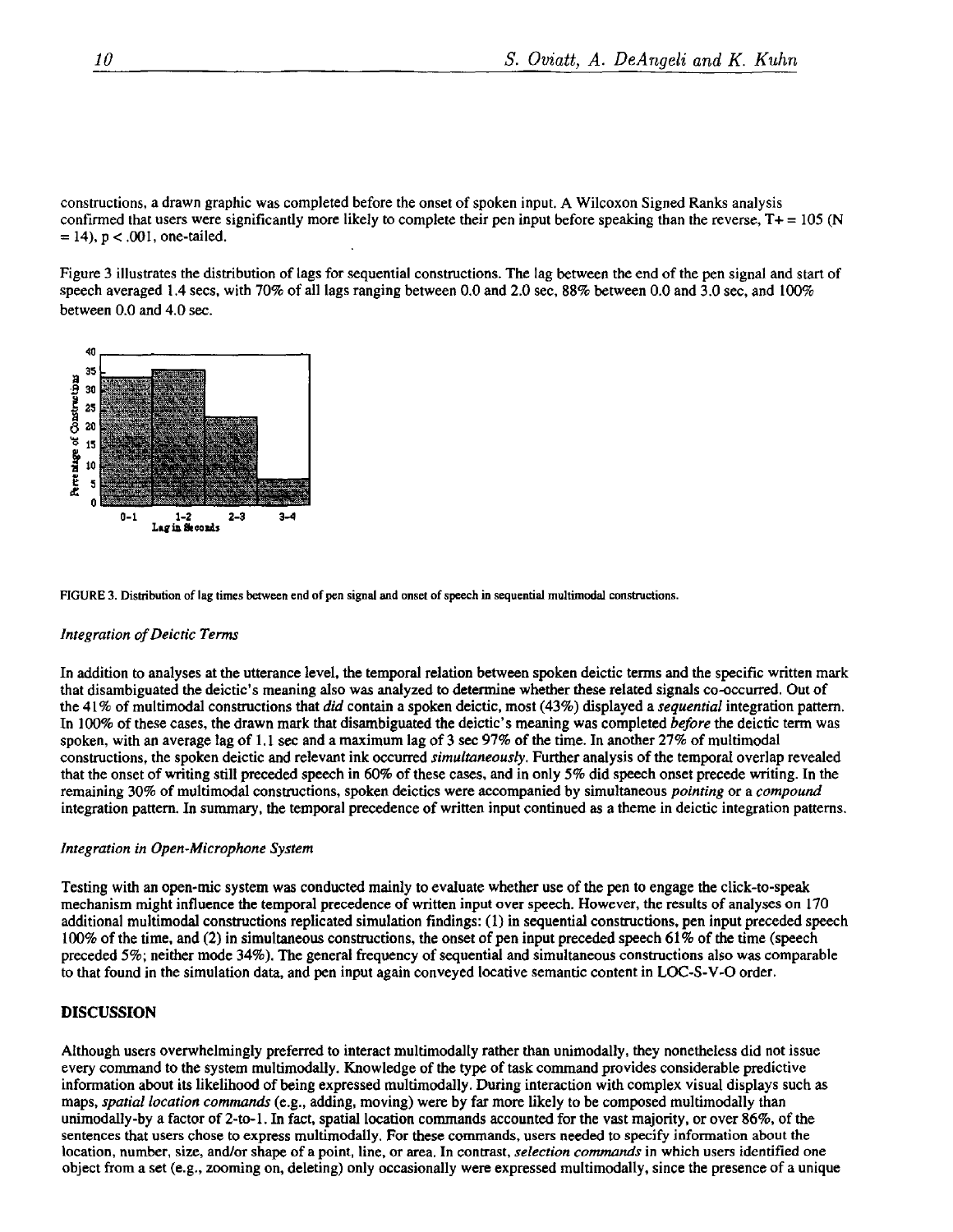descriptor, immediate dialogue context, or the map context often made physical selection unnecessary. In users' view, when contextual information was present, they expected to use it and did not automatically issue a selection gesture too. Likewise, *general action commands* that entailed neither spatial nor selection information (e.g., calling up overlay, printing) rarely were expressed multimodally-only 1% of the time.

One implication of these findings is that knowledge of the task commands anticipated in an application could influence the fundamental design choice to build a multimodal versus unimodal interface. In a multimodal system, knowledge of a given command (generally indicated by the spoken verb) also could be used to weight likelihoods that the incoming signal is: (1) unimodal, or (2) part of a multimodal construction in which speech input is expected to follow pen within a given lag. In the latter case, knowledge about the type of command could influence architectural decisions about when to begin processing, and the signal's interpretation.

Among the powerful interface features of pen-based input are its ability to convey precise location information and detailed graphic renderings. Another is the multi-functional capability of pen systems, which can support qualitatively different types of input such as drawings, symbols and signs, gestures, words, digits, and pointing. The present data indicate that knowledge of the command type also provides predictive information about the kind of pen input most likely to be elicited from users, which will need to be processed by the recognizer. For example, spatial location commands (e.g., add) primarily elicited drawn graphics, whereas selection commands elicited pointing and gestures (e.g., circling an object), and general action commands elicited words. In designing future multimodal applications, information about expected task commands therefore ought to be considered before specifying a planned system's basic recognition capabilities.

The past literature on multimodal systems has focused largely on simple selection of objects or locations in a display, rather than considering the broader range of multimodal integration patterns. In this corpus, speech combined with pointing for selection was *not* the dominant integration theme, accounting for only 17% of multimodal constructions. Most pen input was not written words either (accounting for 7%), perhaps contrary to expectations of the handwriting recognition community. Instead, drawn graphics (e.g., square for building) and symbols/signs (e.g., arrow to indicate movement) accounted for most, or 76%, of all written input. Given the more powerful and multifunctional capabilities of new pen devices, which can generate symbolic information as well as selecting things, it is clear that a broader set of multimodal integration issues needs to be addressed in future work.

Previous specialized processing approaches based on the interpretation of spoken deictics via synchronous pointing (i.e., by "calling out" for a matching x,y coordinate on a display to resolve an intended referent in a phrase like "that blue square" [ 1,4]) are unlikely to play a large role in handling the types of construction actually observed in the present corpus. First, most multimodal constructions, or 59%, did *not* contain any spoken deictic, so one cannot count on their presence to flag and assist in interpreting the referent in a visual display. Second, even fewer multimodal constructions, or 25%, contained a spoken deictic that overlapped in time with the pen input needed to disambiguate its meaning. Third, as noted above, only 17% of multimodal constructions involved a simple point-and-speak pattern. Finally, as the present data attest, users actually may only compose individual sentences multimodally a limited percentage of the time. To process what may be as many as 80% of linguistic constructions unimodally in a multimodal-capable interface, a system designed for a real application must be able to interpret standard unimodal referring expressions and resolve reference through both dialogue and visual context as in previous multimodal designs [2,9]. In this context, specialized algorithms for processing deictic-point relations have limited practical utility.

One important distinguishing characteristic of spoken and pen input is that both modes can convey symbolic content such as language. Analysis of the linguistic content of integrated speech/writing constructions in this study revealed several interesting things. First, at a semantic level, the spoken and written modes consistently contributed different and *complementary information.* Basic constituents describing the subject, verb, and object almost always were spoken, whereas constituents describing locative information invariably were written. Furthermore, consistent with McNeill's [7] observations, it was extremely rare for such information to be duplicated in both modes. These data confirm the importance of *contrastive functionality* as a major theme that drives the overall patterning of people's integrated use of input modes [14]-with locative/nonlocative content the salient contrast in this visual/spatial domain. Second, multimodal constructions were briefer and syntactically simpler than unimodal spoken ones, and therefore potentially easier for a system to process (see [12] for further discussion). Third, the order of incoming linguistic information in multimodal constructions clearly departed from the canonical S-V-O-LOC order typical of spoken English. Instead, pen-based locative information was presented first and followed by spoken constituents, resulting in a LOC-S-V-O sequence.

With respect to synchronization of input streams, a major theme for both sequential and simultaneous patterns was the strong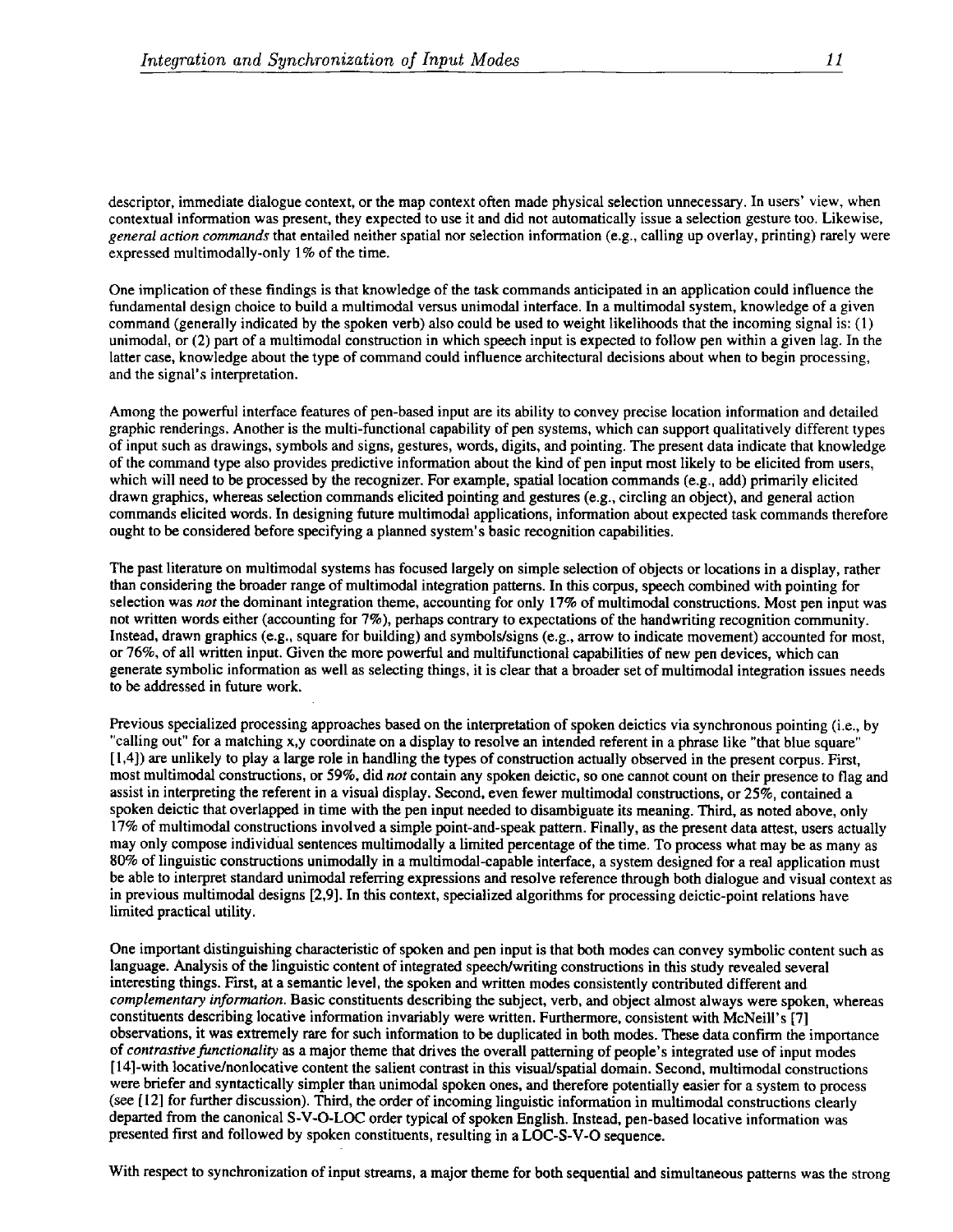temporal precedence of written input, which prevailed independent of the click-to-speak or open-microphone implementation. Dunng sequentially integrated draw-and-speak constructions, a drawn graphic was completed before the onset of any spoken input 99% of the time. Analysis of the lags revealed that speech followed writing within an average of 1.4 seconds, and always began within 4 seconds of pen input. When drawing and speech overlapped in simultaneous constructions, the onset of pen input still preceded speech more often than the reverse (57% vs. 14% of cases). Finally, analysis of spoken deictics and their disambiguating marks revealed that pen input preceded the deictic term 100% of the time when these signals were sequential, and 60% of the time when simultaneous. This observed precedence of pen input generalized over both system and simulation testing, involving click-to-speak and open-microphone interfaces. Future simulation research should explore typical integration patterns between other promising modality combinations, such as speech and 3-D gestures or speech and gaze, for interacting with other types of visual display- as well as their relation to the spoken and pen-based integration patterns reported here.

One interpretation of the temporal precedence of writing to convey locative content is that users were elaborating the visual context of the map with their ink marks and, after this expanded context was available, they then continued by speaking about it. The act of drawing and permanence of the written marks may have had an important self-organizing influence on users thinking and subsequent speech. During interpersonal communication, both signed language and natural gestures also have been reported to precede or occur simultaneously with their spoken lexical analogues [3,5,8]. Some variation has been found in integration patterns between languages, such that topic-prominent languages like Chinese present gestures further in advance of the speech stream (i.e., as a kind of "framing constraint" for the sentence) than do subject-prominent languages like Spanish or English [7]. Although gesturing is ephemeral and seemingly unlike the permanence of ink, people sometimes engage in a "poststroke hold" that can perpetuate the gesture as a visual context for speech in the same way that ink does. In this sense, the dynamics of context-setting can function similarly in eliciting advance writing and manual gestunng.

From a more pragmatic perspective, the order of input modes and average lag times reported in this paper could be used to weight probabilities associated with the likelihood that a sentence is mulfimodal versus unimodal, the likelihoods associated with different utterance segmentations (e.g., that an input stream containing [speech, writing, speech] should be segmented into [S / W S] rather than [S W / S]), and to correctly recognize content within the spoken and written input streams. Current systems that time-stamp and jointly process two or more input modes have not reported temporal thresholds for performing integrations between modes. Data on typical inter-modal lags collected during realistic interactive tasks, such as those reported here, could form the basis of highly accurate mode integrations in future multimodal systems.

The present empirical research has inspired the design and architectural implementation of multimodal systems in our laboratory, which support map-based applications ranging from real-estate and health-care selection to military simulation [16]. In these systems, the user communicates through a hand-held PC that processes speech and pen input in parallel, using a joint interpretation strategy involving a statistically-ranked unification of semantic interpretations. Compared with unimodal recognition, such systems have the advantage of supporting mutual disambiguation of linguistic content and reduction of error. Given the complex and nonintuitive nature of users' mulfimodal interaction during real tasks, empirical work will be essential in guiding the design of future robust multimodal systems.

# FOOTNOTES

\* This research was supported in part by NSF Grants No. IRI-9213472 and IRI-9530666, DARPA Contract DABT63-95-C-0007, and grants, contracts, and equipment donations from Apple, AT&T/NCR, ETRI, Intel, NTT, Scriptel, Southwestern Bell, Sun Microsystems, and US West.

\*\* Collaborators' affiliations: Psychology Dept., University of Trieste, and Linguistics Dept., Portland State University.

 $<sup>1</sup>$  Empirical analysis confirmed that intentional pointing to a particular referent was distinct from untargeted tapping on the tablet simply to engage the</sup> click-to-speak interface (i.e., for which the pen could drop to the nearest tablet location), with the former averaging 1.7 sec, versus 1.4 sec for the latter.

 $<sup>2</sup>$  Spoken deictic terms such as "here" and "this" point out locations in the spatial context shared by communication participants, and often are accompanied</sup> by gesturing.

 $3$  Gesture formation can be classified into a preparatory phase, main stroke, poststroke hold, and retraction.